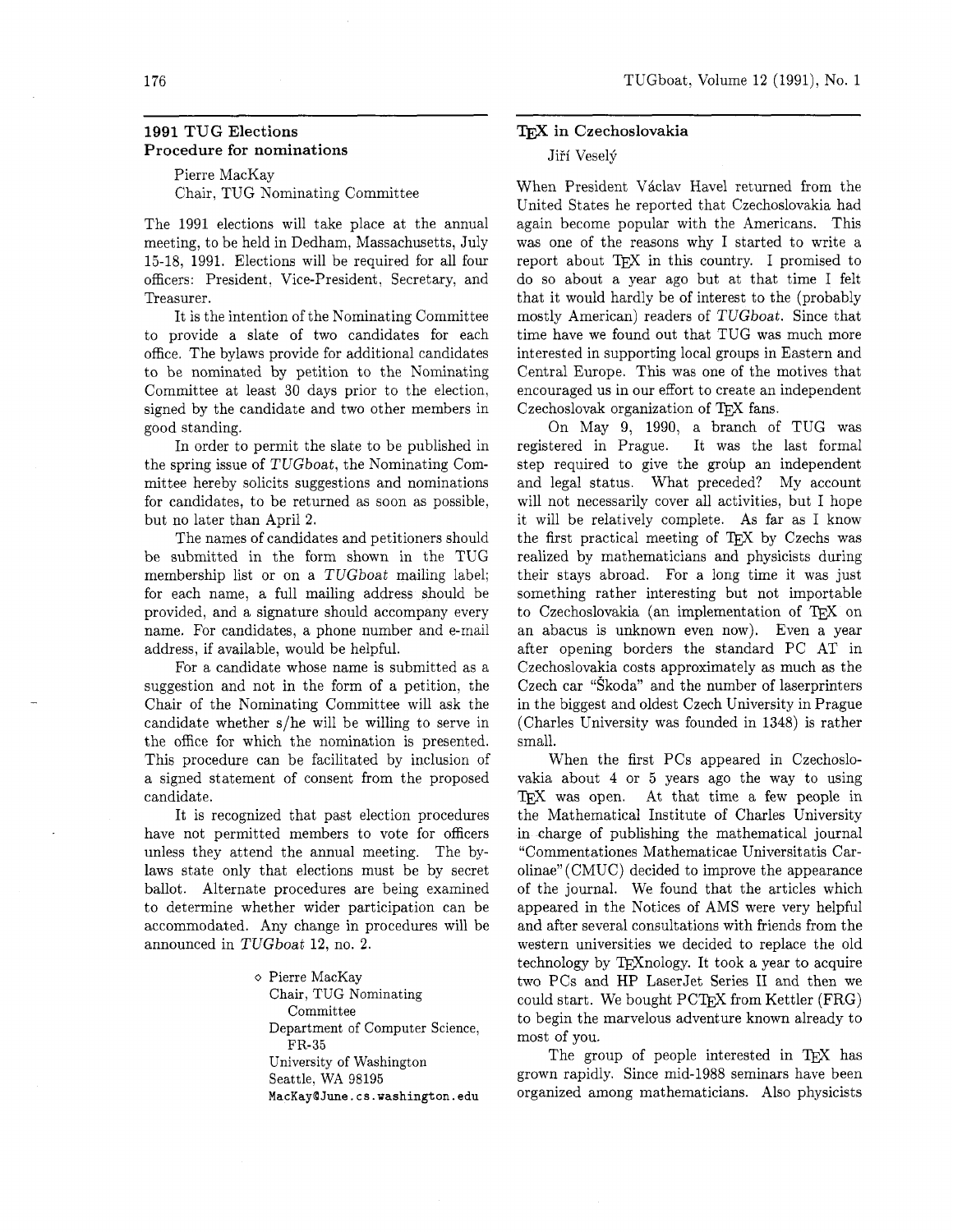and some linguists started to be active in the TFX field. The endeavor of Jaroslav Nadrchal led to important international contacts and some lecturers of the seminar in Skalský Dvůr reported to TUG about the growing interest in TFX in Eastern European countries. Since the beginning of 1989 CMUC has been prepared exclusively with the help of TEX. Our first contacts with TUG were not quite successful, but that changed: we are receiving the TUGboat in exchange for CMUC.

Shortly before the Revolution (the so called "velvet", not "Great", which is used for the Great Red October Revolution) in November 1989 we established a group of TFX users within the Czechoslovak Union of Mathematicians and Physicists, which is our analogy of AMS. Since we want to be open also to people working in other fields, we decided to create an independent organization "Československé sdružení uživatelů TFXu" (CS TUG). It is also open to people and organizations abroad. The address of it is as follows:

CS TUG  $\%$  MÚ UK Sokolovska 83 CS-186 00, PRAHA 8 Czechoslovakia

I would like to mention some people who helped us very much: Michael Doob (we translated his text "A Gentle Introduction to TEX" into Czech); Jon Radel, who kindly sent us a lot of public domain TEXware; Barbara Beeton, Malcolm Clark and Hubert Partl.

Since a lot of the Czech letters have accents, automatic hyphenation was a problem; on the other hand, all letters are printable with standard  $T\not\!\!E X$ with accents  $\vee$ ,  $\vee$ , and  $\accent23$ . Hyphenation patterns for Czech had already been generated: at first ad hoc after grammar rules by Ladislav Lhotka and then with the help of modified patgen by Petr Novák. Don Knuth's decision to modify TFX was appreciated very much. The new 8-bit TFX has already reached Czechoslovakia. Now a new "bilingual version"  $(Czech - English, not Czech-$ Slovak) is available for everybody willing to start on public domain software. Besides, our organization has no "hyphen problems", it is one for the whole Czechoslovak federation.

Two representatives of CSTUG visited the TFX90 conference in Cork and this again would not be possible without the help of TUG. The first general assembly of new independent CS TUG took place on November 10. 1990. We are going to keep contacts with TUG and national

groups from other countries. We would like to organize a meeting in Czechoslovakia as a part of the traditional meeting of physicists at Skalský Dvůr. Economic changes make it more difficult, but we hope it will take place in September 1991. In virtue of the agreement from Cork we hope to get several copies of TUGboat as a collective member of TUG. A lot of friends from European organizations promised to help us and some have already done so. We already have also a small booklet in Czech on IATEX and another booklet on  $A_{\mathcal{M}}S$ -TEX is forthcoming. We would be grateful for any public domain *QX* software (we already developed some things existing for a long time abroad) and texts in the public domain on various aspects of  $TFX$ which we might translate into Czech. I would like to thank our TFX friends and supporters for their help and on behalf of Czech TFX fans I end with the wish to see many of you in Czechoslovakia in the near future.

> o Jifi Veselji Sokolovsk6 83 CS-186 00 Prague 8 Czechoslovakia

# Upgrades of  $s$ bT $\overline{r}X$  and  $s$ bMF

Upgrades of  $s$ bT $FX$  and  $s$ bMF for MS-DOS PCs are available by anonymous FTP from

### Yale.YCC.VENUS.EDU

as SB34TEX.ZIP and SBMF12 .ZIP. These are also available from SIMTEL20. The Aston repository keeps these files in BOO form. Also available from Aston is a provisional MS-DOS version of  $T_{F}X-X_{F}T$ contained in SB32XET. BOO.

- Wayne Sullivan